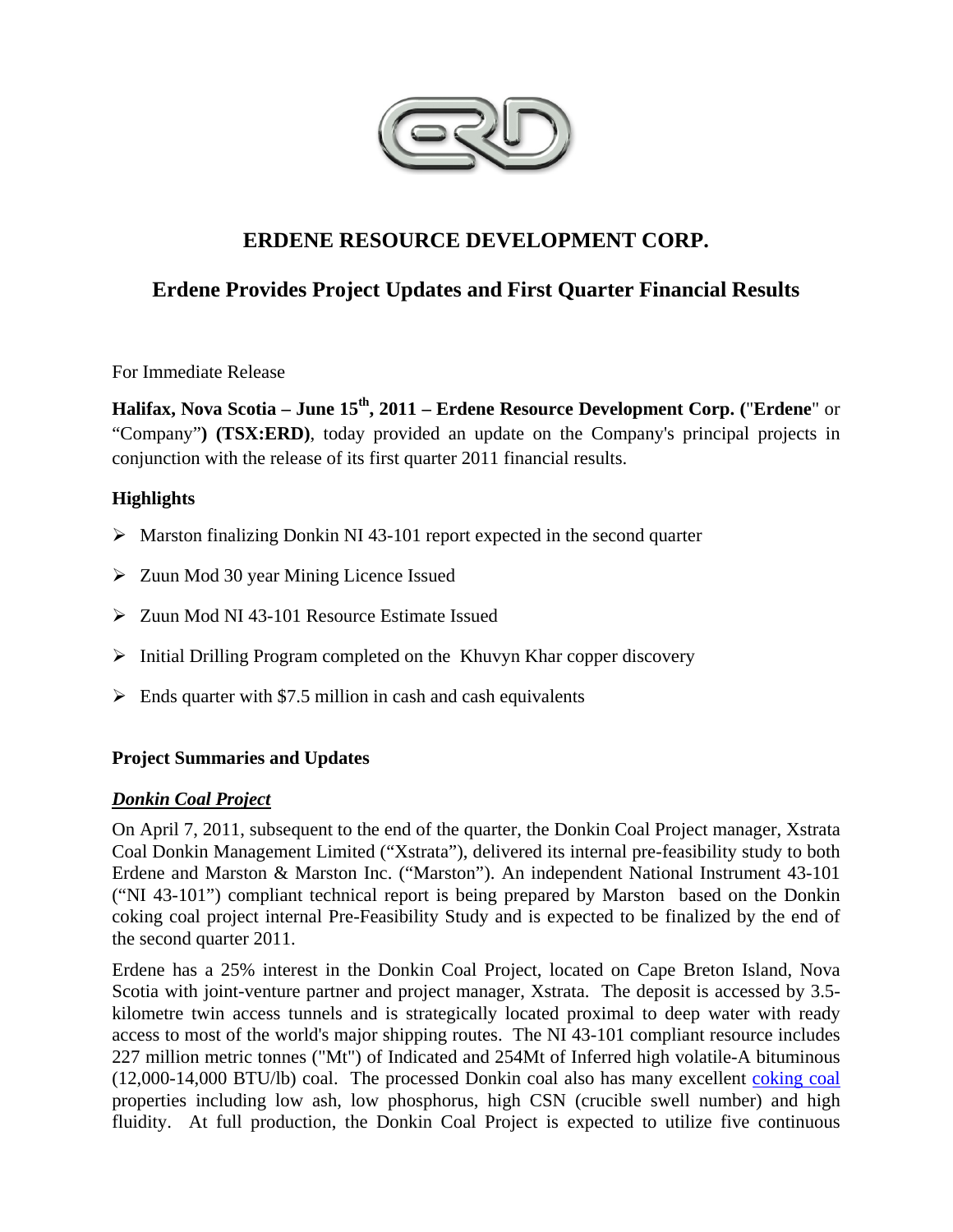miners added incrementally over the first 18 months of commercial production. In addition, a coal wash plant will be built on site and it is proposed that coal will be transported from the mine site using a barge to ship system or by rail to Sydney Harbour. Under the revised development plan, the Donkin Coal Project is projected to produce approximately 2.75 million tonnes per annum of washed, export-grade metallurgical and thermal coal at full production, pending receipt of all government approvals.

# *Zuun Mod Molybdenum Project - Mongolia*

In February, the Corporation announced the results of recent drilling at Zuun Mod which indicated higher molybdenum and copper grades in the South Racetrack deposit. A new NI 43- 101 compliant report by independent technical consultants, Minarco MineConsult (part of the Runge Group), was commissioned to provide an updated resource estimate. Subsequent to the end of the first quarter, the new resource estimate was issued which included an increase in the Measured and Indicated resources by 38 million tonnes as well as an increase in the average grade.

Subsequent to the end of the first quarter, a 30-year renewable Mining License was granted by the Mongolian Government. The Zuun Mod Mining License covers an area of 6,041 hectares and contains the South Racetrack and North Racetrack deposits, which hosts all of the Measured and Indicated resources at Zuun Mod. The Mining License also contains the Khuvyn Khar copper prospect. Approval of an application for a second contiguous Mining License, south of the approved Mining License, is pending. This license application covers 358 hectares and contains the Stockwork deposit which hosts 17.8 percent of the Inferred resource at Zuun Mod.

# *Khuvyn Khar Copper Project*

In February, the Corporation also announced results from exploration drilling on the Khuvyn Khar copper prospect, located on the Zuun Mod Mining License. A drill hole (ZMD 121) located 2.2 km to the northwest of the main Zuun Mod Mo/Cu deposit returned an average grade of 1.3% copper and 9.24 g/t silver over 34 metres, from 308 to 342 metres. Subsequent to the end of the first quarter a follow-up drilling program was carried out over the Khuvyn Khar copper prospect with results pending.

# *Nomin Copper-Gold Prospect*

The Nomin prospect is a new copper-gold discovery located in southwestern Mongolia. Samples from ancient shallow pits returned an average of 2.2% copper and 1.7g/t gold over a strike length of 250 metres. A sample from a second similar occurrence, 1.2 kilometres south-southwest of the main occurrence, returned assays of 1.6% copper and 1.15g/t gold. Geophysical surveys (magnetic and IP dipole-dipole) have been completed over the area of the mineral occurrences. During the first quarter, Wave Geophysics LLC of Colorado, USA was contracted to re-process and create a 3D model of the geophysical data from the Nomin property to assist in the identification of drill targets. An exploratory drilling program is planned for later this month to test a number of geochemical and geophysical targets on this property.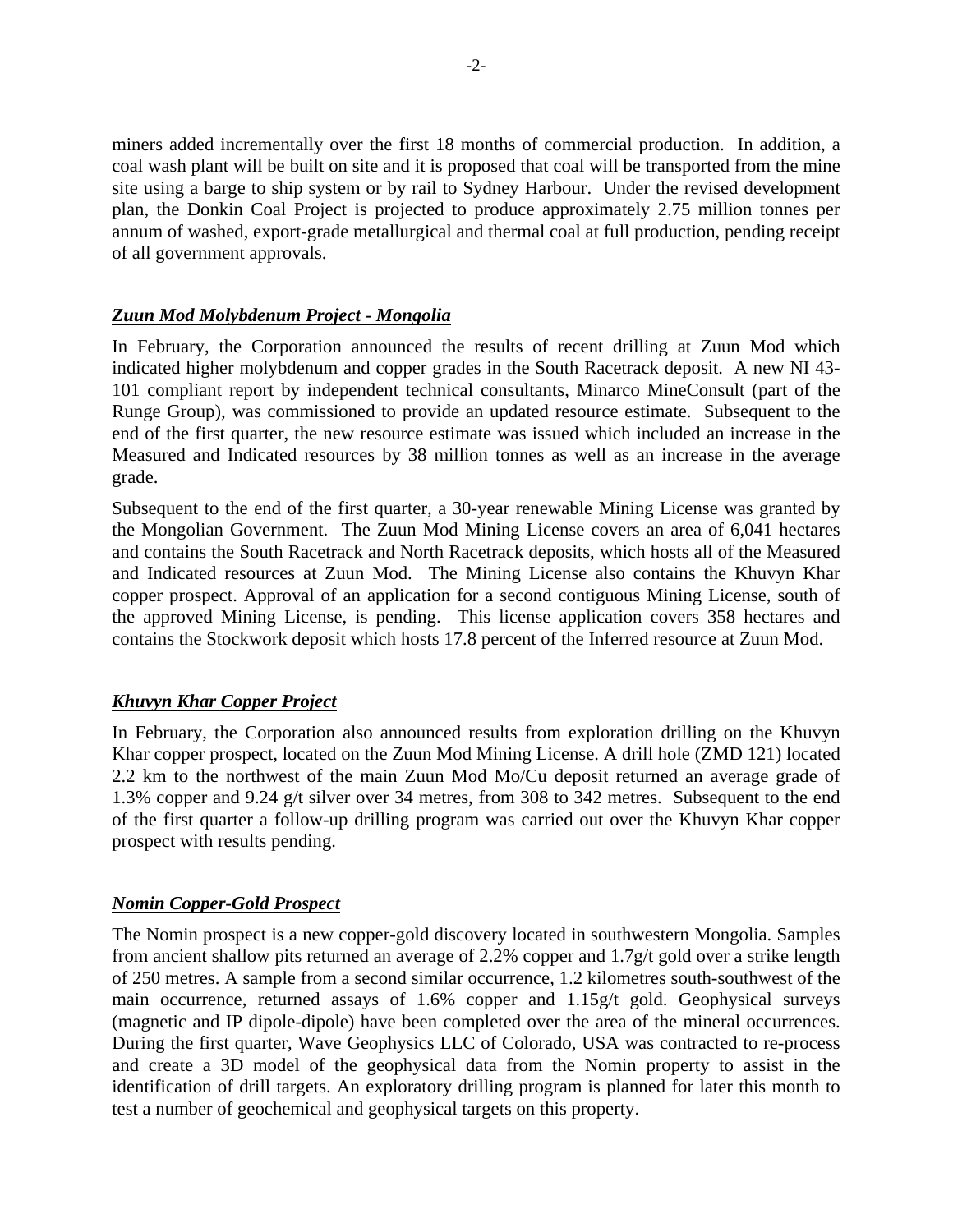In 2011, the Corporation will continue to expand its program of regional exploration to identify areas, principally in southern Mongolia, with the potential to host porphyry related copper-goldmolybdenum mineralization.

# *Coal Projects in Mongolia*

Erdene is involved in a comprehensive coal generative and acquisition program in Mongolia that evaluates numerous prospective metallurgical and high-quality thermal coal deposits. The program is being fully funded by the Company's partner, Xstrata Coal, under an Alliance Agreement with whom it is coordinating operations. During the first quarter of 2011, Erdene continued to complete numerous property evaluations and seek to identify and secure highquality, large-tonnage coal deposits on behalf of the Alliance.

On March  $8<sup>th</sup>$ , 2011 Xanadu Mines Ltd. commenced an extensive drilling programme at its Galshar coal project in South East Mongolia, 250 kilometres South East of Ulaanbaatar. The aim of the current drilling programme is to further define the known deposit into a JORC code compliant resource. Erdene holds a royalty interest from any coal mined from the property.

# *Granite Hill Aggregate Project*

Erdene's Granite Hill Project (also known as the "Sparta Quarry") is a former producing granite aggregate quarry in central Georgia. Erdene owns the 342-acre property, which holds in excess of a 120 million-ton resource and is situated on an existing rail line allowing for market penetration throughout the south eastern United States. The quarry is currently being developed by Aggregates USA (Sparta), LLC, ("AUSA"), a major construction materials producer, which is responsible for fully funding all capital and operating costs for the project. Under the mining lease, the corporation has granted an exclusive right to AUSA to mine, process, and sell aggregate from the Granite Hill property. The sale of all aggregate from the property is subject to an industry competitive royalty payable to the Corporation.

During the first quarter 2011, installation of plant equipment continued and construction started on the railway underpass on Highway 16 to link the property to the existing rail-line. This work is expected to be completed in the third quarter of 2011. Commercial production is forecast to commence in late 2011 at an estimated start-up production rate of one million tons of granite aggregate per year, with a design capacity of up to 2.5 million tons. Based on current production projections, the Granite Hill project will have an estimated lifespan in excess of 30 years.

# *Advanced Primary Minerals Corp.*

Erdene controls 60% of TSX-V listed Advanced Primary Minerals Corporation ("APM"). In the first quarter on 2011, APM recognized clay sales of \$195,268 (2010 - \$109,575). APM continues to build on its customer base through sales and customer trials in the manufacture of value-added products for the ceramics, paint and paper industries. APM's goal is to be North America's leading specialized primary kaolin producer with its unique, high quality primary clay deposits and modern processing facility.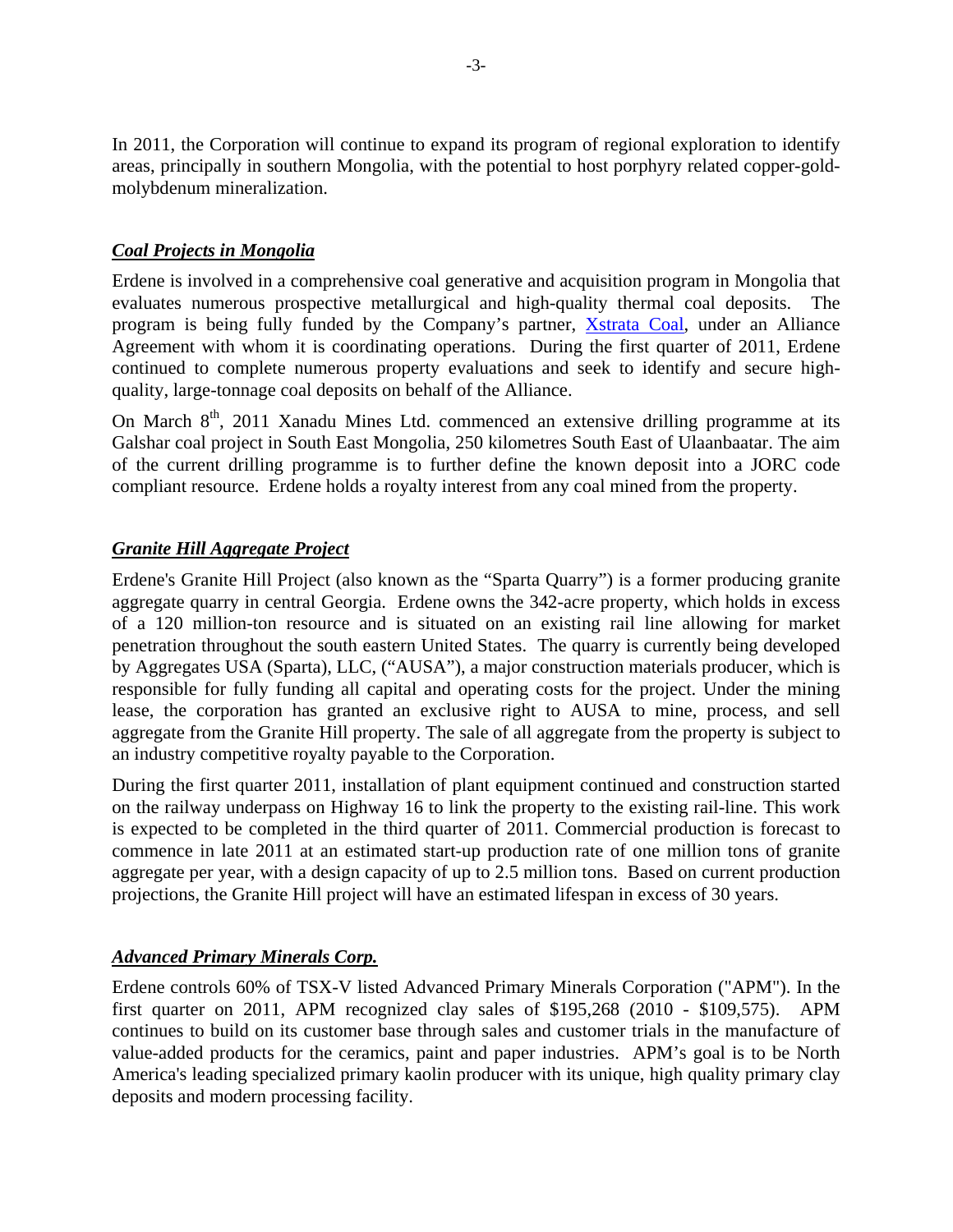### **Quarter ended March 31, 2011 Financial Summary**

Erdene successfully made the transition to International Financial Reporting Standards ("IFRS"). The transition required extensive research and analysis and was carried out with the advisory support of the Company's auditor, KPMG.

Erdene's first quarter financial statements and Management's Discussion and Analysis were filed with regulatory authorities on June 14, 2011 and are available on the Company's website at www.erdene.com and on SEDAR at www.sedar.com.

For the three months ended March 31, 2011, revenues amounted to \$240,388, compared to \$129,082 in 2010. Cost of sales amounted to \$314,263 compared to \$424,320 in the prior year.

Exploration and operating expenses amounted to \$881,976 in the first quarter of 2011, compared to \$239,394 in 2010. Deferred expenditures for the quarter totalled \$609,021 compared to \$226,454 in 2010.

Expenditures were primarily directed toward the continued advancement of the Company's core projects: the Donkin Coal Project and the Zuun Mod molybdenum-copper project. Specifically, expenditures by project were as follows:

- Zuun Mod: \$206,080 for the three months ended March 31, 2011 (2010 \$81,920)
- Donkin:  $$483,941$  for the three months ended March 31, 2011 (2010 \$141,867)
- Coal exploration in Mongolia funded by Xstrata Coal: \$71,908 for the three months ended March 31, 2011 (2010 – \$118,899).

Corporate & administrative expenses totalled \$3,753,849 for the three months ended March 31, 2011 (including non-cash stock based compensation of \$3,115,643), compared to \$633,262 in the first quarter of 2010 (including non-cash stock based compensation of \$103,095).

The Company recorded a loss of \$4,719,540, or \$0.05 per share, in the first quarter of 2011 compared with a loss of \$1,016,177, or \$0.01 per share, for the same period in 2010. At March 31, 2011, Erdene had approximately \$7.5 million in cash and cash equivalents and \$7.1 million in working capital, including that of its controlled subsidiary APM, compared to \$8.3 million at December 31, 2010.

# **About Erdene**

Erdene Resource Development Corp. is a diversified resource company with multiple projects at various stages of development from exploration to production; all projects are focused on highgrowth commodities. Erdene has a current working capital position of approximately \$5.6 million, including that of its controlled subsidiary Advanced Primary Minerals Corp., with 90,323,377 common shares issued and outstanding and a fully diluted position of 97,841,377 common shares.

# **Qualified Person**

J.C. (Chris) Cowan, P. Eng. (Ontario) is a Qualified Person as that term is defined in National Instrument 43-101 and has reviewed and approved the technical information contained in this